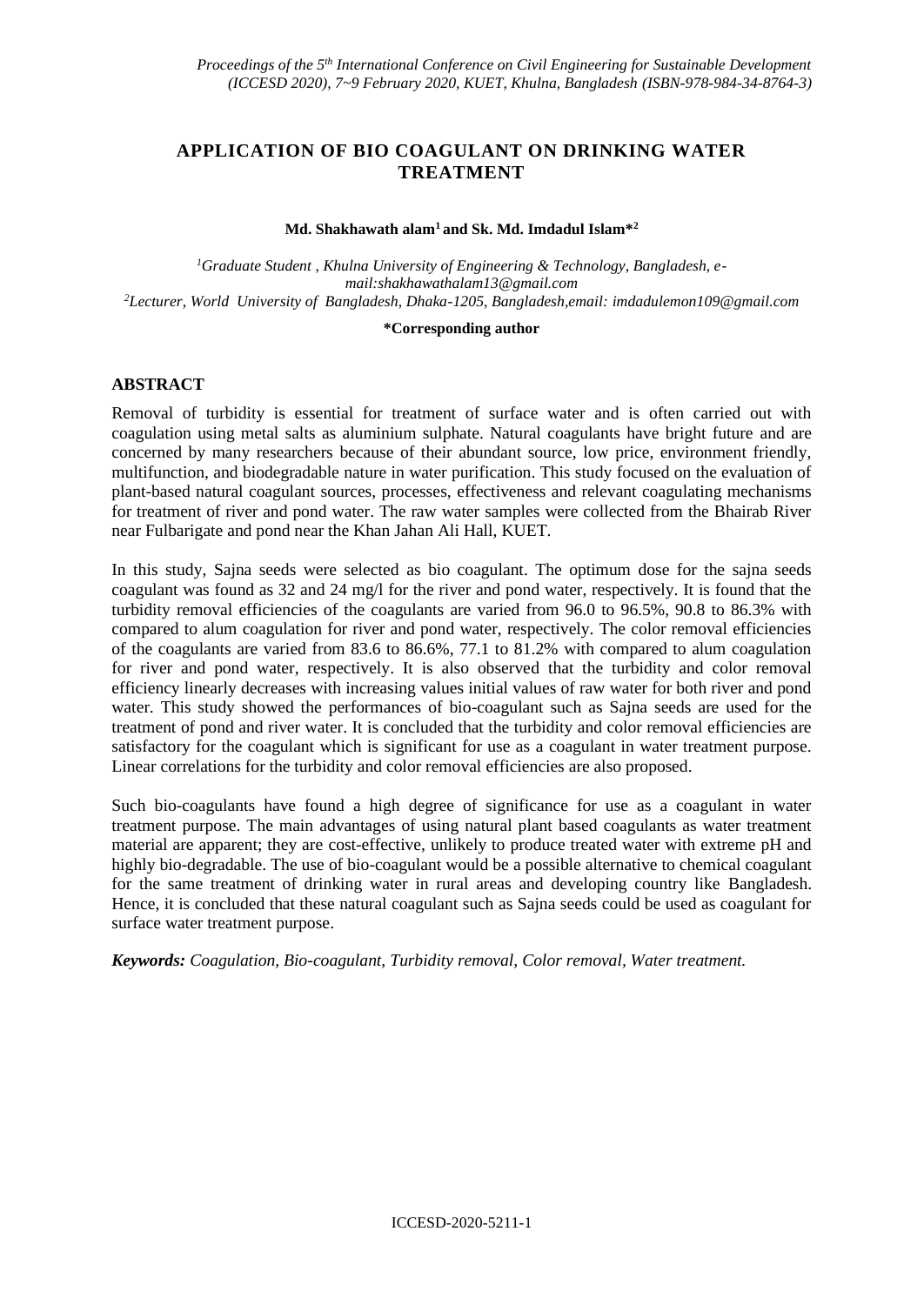# **1. INTRODUCTION**

Water is essential for human survival. It has been reported that the total amount of water in the world is about 1400 million cubic km and remains constant. Apparently, more than 97% of this total volume is seawater of the rest 22% is ground water and 97% is ice locked away in the glaciers and the polar ice cap. This obviously leaves less than 1% of the supply of fresh water (Gleick, 1996).Most of the fresh water is polluted. In many developing counties, access to clean and safe water is a crucial issue. Pollution has increased alarmingly, in both developed countries (groundwater severely threatened by industrial and agricultural waste) and poor countries (domestic or agricultural waste in aqueous medium without treatment, poor waste management).This qualitative and quantitative degradation of water resources becomes a big problem in the water sector especially for developing countries. This problem is critical in Bangladesh. About more than 80% of people in Bangladesh lack clean, safe water. One of the problems with treatment of surface water is large seasonal variation of turbidity. Chemical coagulation is one of the most popular and effective methods for suspended particle and turbidity removal. However, these reagents may exert a negative impact on health as applied to drinking water treatment because they leave harmful monomer, aluminum, and unwanted side products in effluent, especially for excessive usage (Srinivasan and Viraraghavan, 2002). More than 99% of the coagulants used in drinking water treatment fall into the aluminum series. Even though they possess good particle removal efficiency, these coagulants may contaminate drinking water via aluminum residue, which has been recognized as a factor in Alzheimer's disease (Mclachlan, 1995).

# **1.2 Objectives of The Study**

The main objectives of the study are given as follow:

- To choose suitable bio-coagulant for the treatment of surface water for drinking purpose.
- To study the turbidity removal capacity of the selected bio-coagulant.
- To study the color removal capacity of the bio-coagulant.
- **•** To check the efficiency of the bio-coagulants with respect to traditional alum  $(K_2 | SO_4] A l_2$  $[SO_4]_3$ .24H<sub>2</sub>O) coagulation.

# **2. METHODOLOGY**

Firstly, the raw water samples were collected from the Bhairab River and KUET pond (near Khan Jahan Ali Hall). SAJNA (*M. oleifera))* seeds were taken as locally available bio-coagulant. The following tasks were performed:

- Collection of raw water sample from different areas of the Bhairab River and KUET pond.
- Selection of SAJNA (*M. oleifera)* as bio-coagulant.
- Preparation of bio-coagulant.
- **•** Determination of water quality parameters (turbidity, color, pH and conductivity) of collected sample.
- **•** Performing of Jar test (coagulation) for both seeds for both river water and pond water sample.
- **•** Determination of optimum dose for the turbidity and color removal capacity for the selected bio-coagulants.
- Analyzing the test results and plotting relevant graphs.
- Analyze the efficiency of Sajna seeds as bio coagulants with respect to traditional chemical alum coagulant.

### **2.1 Selection of Coagulants**

There are different types of naturally available bio-coagulant like Sajna or Drumstick Seed (*Moringa oleifera)*,Neem seed (*Azadirachta indica*) organic PAC (Polyaluminium chloride),*Acanthocereus tetragonus*, Aloevera leaf, Chitosan, Anionic polymer, Cationic polymer, Non-ionic polymer, *Cicer arietinum*, *Delonixregia*, *Dolichosl lablab*, PG-M (hybride type), *S.potatorum* (seeds of nirmali trees), guar plant (*Cyamopsis tetragonoloba*), tamarind tree (*Tamerindous indica*), fenugreek (*Trigonella*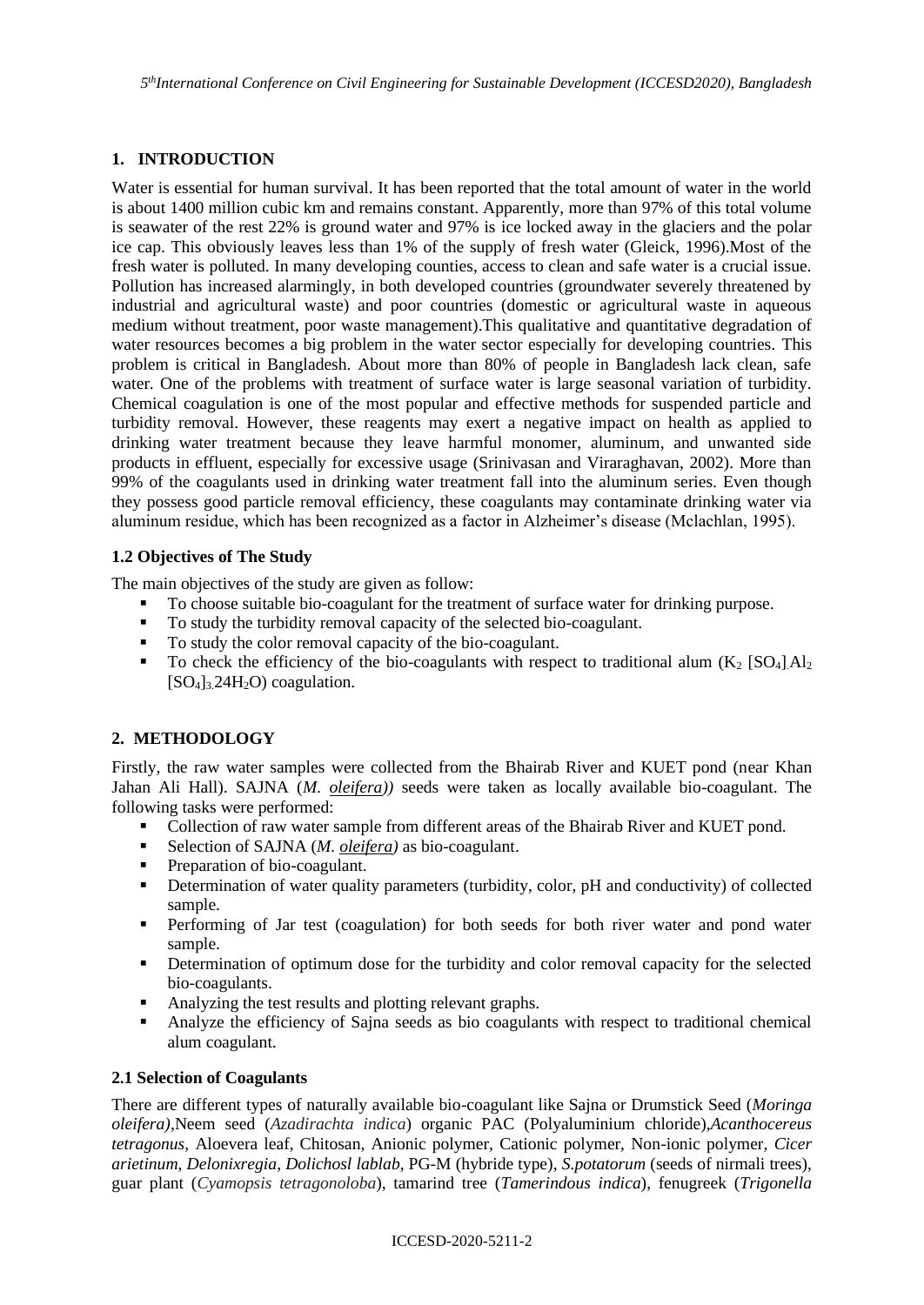*5 thInternational Conference on Civil Engineering for Sustainable Development (ICCESD2020), Bangladesh*

*foenum*), Redsorrel plant (*Hibisicus sabdariffa*), *Strychnos potatorum*, *Cactus* species, *Phaseolus vulgaris*, maize seed, tannin, gum arabic, *Prosopis juliflora* and *Ipomoea dasysperma* seed gum, as coagulants. *Moringa oleifera* or locally named Sajna seeds were selected as bio-coagulant due to their availability in Khulna district and cost effective. Alum is selected as chemical coagulant. It is a common coagulant available in local market and cheaper than other chemical coagulants.

### **2.2 Collection of Raw Water Sample**

The raw water samples were collected from the Bhairab River located at Fulbarigate of Khulna and pond near the Khan Jahan Ali Hall at Khulna University of Engineering & Technology, Khulna. Raw water was collected from different locations of the sources in order to maintain varying turbidity. The river water sample is turbid in whole the year due to high amount of silt carried by the river and also due to the low depth of river in some places water is super turbid.



Figure 1: Typical map of Bhairab River

| <b>Source</b>        | Date      | <b>Time</b>       | <b>Temperature</b>    | <b>Remarks</b> |
|----------------------|-----------|-------------------|-----------------------|----------------|
|                      | 2.2.2017  | $10 \text{ am}$   | $25.0^{0}C$           | P <sub>1</sub> |
| <b>KUET</b> Pond     | 5.2.2017  | $10.30$ am        | $26.5^{\circ}$ C      | P <sub>2</sub> |
| $(22^054'03.0"$ N    | 7.2.2017  | $11.40$ am        | $27.5^{\circ}$ C      | P <sub>3</sub> |
| $89^029'58.0''$ E)   | 24.4.2017 | $5.00 \text{ pm}$ | $33.0^{0}C$           | P4             |
|                      | 25.4.2017 | 4.30 Pm           | $33.5^{\circ}$ C      | <b>P5</b>      |
|                      | 3.2.2017  | $5.00 \text{ pm}$ | $25.5^{\circ}$ C      | R <sub>1</sub> |
| <b>Bhairab River</b> | 4.2.2017  | $5.00 \text{ pm}$ | $27.0$ <sup>0</sup> C | R <sub>2</sub> |
| $(22^053'56.4"N)$    | 8.2.2017  | $9.00 \text{ am}$ | $28.5^{\circ}$ C      | R <sub>3</sub> |
| 89031'06.8" E)       | 23.4.2017 | 5.30 pm           | $32.5^{\circ}$ C      | R <sub>4</sub> |
|                      | 24.4.2017 | $10 \text{ am}$   | $33.0$ <sup>0</sup> C | R <sub>5</sub> |

Table 1: The source and time of sample collection

### **2.3 Preparation of Bio-Coagulant**

The collected seed was vigorously washed thoroughly tap water. The seeds were naturally sun dried for 2-3 days. Then the outer cover the seed kernels were removed and the kernels were converted into powder using a blender. The prepared powders were used for each batch run. The jar test operations using different coagulants were carried out in different turbidity ranges. Turbidity was measured before and after treatment.



Figure 2: Sajna (*Moringa oleifera*) seeds and prepared powder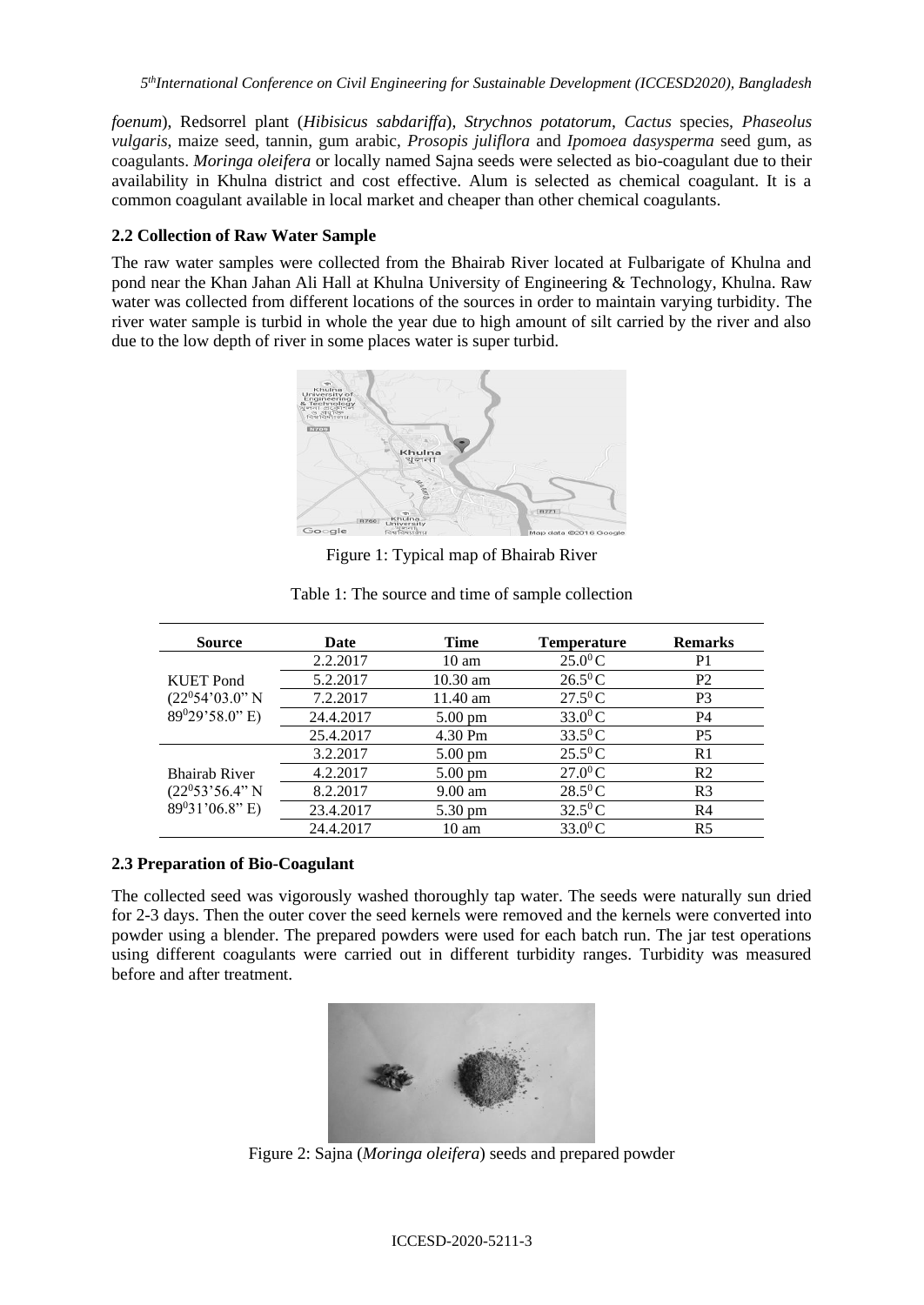### **2.4 Test for Physical and Chemical Properties of Raw and Treated Water**

At first the physical and chemical properties such as pH, color, conductivity and turbidity of the raw water were tested by pH meter sension-156, conductivity meter sension-5 and turbidity meter, respectively. Then the indicated doses (Table 3.2) for each coagulant were applied in the 6 nos. of beakers containing 500 ml of raw water. The filled jars were then placed on the gang stirrer, with the paddles positioned identically in each beaker. The first beaker was left as a blank one and increasing dosages of the first coagulant was added to subsequent beakers. Coagulants were injected as quickly as possible, below the liquid level and about halfway between the stirrer shaft and beaker wall. The mixing speed was increased to 100 rpm for 3minutes (rapid mix). The mixing was reduced to 20 rpm and continued the slow mix for 20 minutes. The mixer was turned off and allowed settling to occur. After settling for a period of time of 1-hour supernatant appearance was noted. The jars were removed from the gang stirrer and the physical and chemical properties (i.e. turbidity, pH, conductivity and color) were tested again. Then the contents were emptied and thoroughly the beakers were cleaned. The above procedure was repeated for all collected samples, but substituting for the blank the dosage selected as providing the desired level of performance in the first series of test.

| Coagulant | Indicated doses for each coagulant (mg/l) |          |          |          |          |          |  |  |  |
|-----------|-------------------------------------------|----------|----------|----------|----------|----------|--|--|--|
|           | Sample 1                                  | Sample 2 | Sample 3 | Sample 4 | Sample 5 | Sample 6 |  |  |  |
| Sajna     |                                           |          |          |          |          | 40       |  |  |  |



Figure 3: Jar Test set

### **3. RESULTS AND DISCUSSION**

This represents the experimental results of physical and chemical properties such as color and turbidity of treated water sample after the application of Sajna seeds as coagulant. Jar test is carried out to determine the optimum dose and removal efficiency of turbidity and color. This will also describe the merits of natural or bio-coagulant over chemical coagulant.

### **3.1 Physical and Chemical Properties of Treated Water**

Water samples collected from both Bhairab River and pond (near the Khan Jahan Ali Hall at Khulna University of Engineering & Technology, Khulna) were treated using bio coagulant. For Biocoagulation, Sajna seeds were used. The doses were varied from 0 to 40 with an increment of 8 mg/l for the Sajna seeds. Table 3 and Figure 4 show the variation of the turbidity of the river water after coagulation for the Sajna seeds coagulant, whereas Table 4 and Figure 5 show the variation of the turbidity of the pond water after coagulation for the same coagulant. It was seen that the optimum dose for the sajna seeds coagulant was found as 32 and 24 mg/l for the river and pond water, respectively.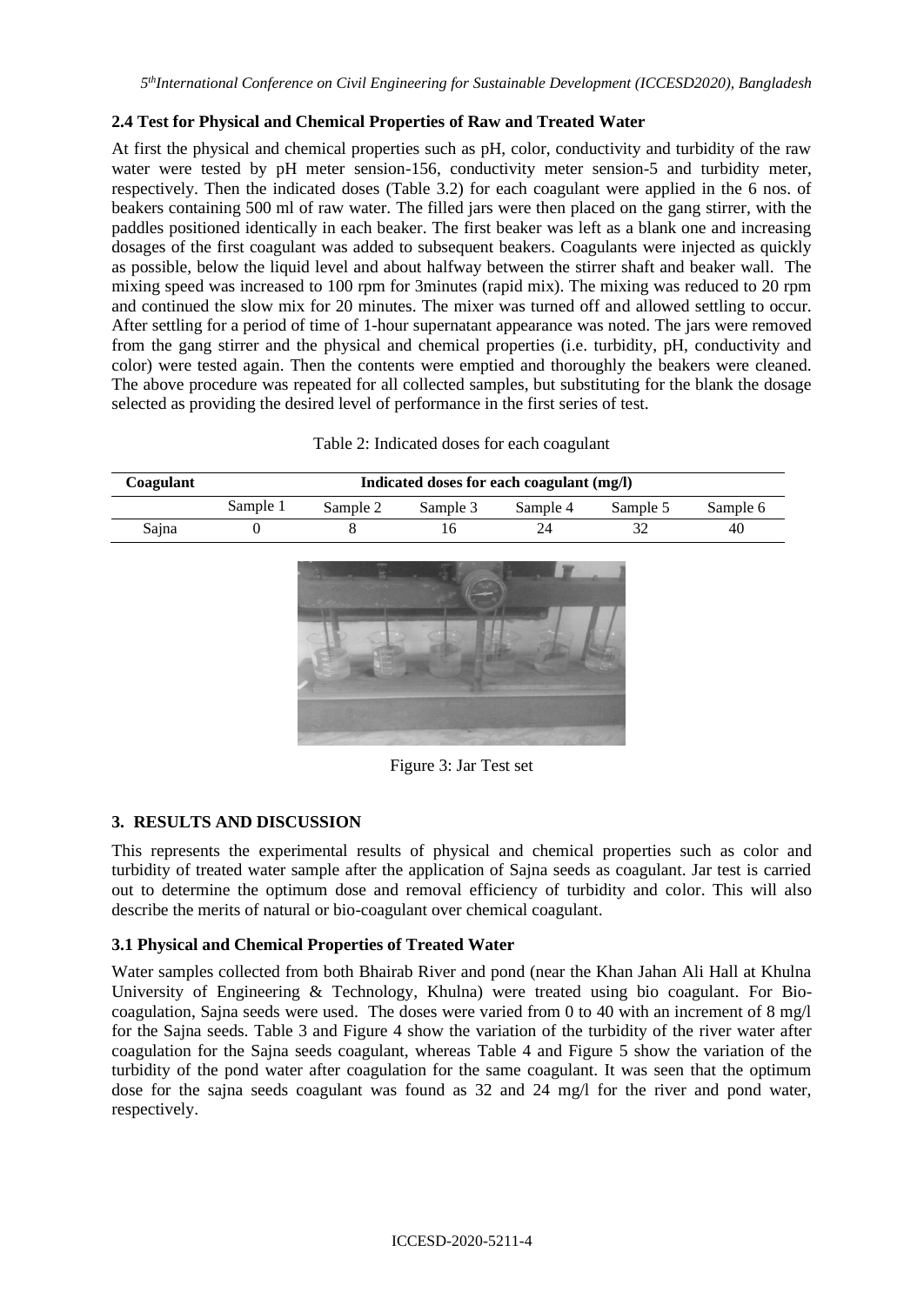| <b>Sample</b>  | <b>Initial Turbidity</b> | Turbidity after coagulation for indicated Sajna seeds doses (mg/l) |      |      |      |      |      |
|----------------|--------------------------|--------------------------------------------------------------------|------|------|------|------|------|
| No.            | (NTU)                    | 0                                                                  | 8.0  | 16.0 | 24.0 | 32.0 | 40   |
| R <sub>1</sub> | 234                      | 87.6                                                               | 70.2 | 57.2 | 39.3 | 19.5 | 27.2 |
| R <sub>2</sub> | 288                      | 92.4                                                               | 73.3 | 61.2 | 45.3 | 27.7 | 34.5 |
| R <sub>3</sub> | 327                      | 97.3                                                               | 82.2 | 69.1 | 52.7 | 31.9 | 37.8 |
| R4             | 447                      | 120.7                                                              | 91.7 | 75.2 | 53.5 | 44.8 | 48.2 |
| R <sub>5</sub> | 533                      | 133.5                                                              | 98.6 | 81.3 | 62.3 | 55.3 | 62.1 |

Table 3: Variation of turbidity after each dosing of bio-coagulation with Sajna seeds (River Water)





Figure 4: Variation of turbidity after bio-coagulation with Sajna seeds (River Water)

| <b>Sample</b>  | <b>Initial Turbidity</b> | Turbidity after coagulation for indicated sajna seeds doses (mg/l) |      |      |      |      |      |
|----------------|--------------------------|--------------------------------------------------------------------|------|------|------|------|------|
| No.            | (NTU)                    | 0                                                                  | 8.0  | 16.0 | 24.0 | 32.0 | 40   |
| P <sub>1</sub> | 62                       | 39.7                                                               | 30.2 | 21.6 | 9.8  | 17.3 | 20.6 |
| P <sub>2</sub> | 79                       | 59.6                                                               | 38.5 | 31.7 | 13.3 | 24.2 | 31.3 |
| P <sub>3</sub> | 113                      | 75.5                                                               | 59.4 | 37.2 | 23.6 | 30.6 | 35.2 |
| P4             | 148                      | 81.9                                                               | 64.9 | 48.9 | 31.3 | 37.7 | 43.9 |
| P <sub>5</sub> | 185                      | 89.6                                                               | 70.3 | 52.4 | 40.5 | 45.1 | 51.2 |

Table 4: Variation of turbidity after each dosing of bio-coagulation with Sajna seeds (Pond Water)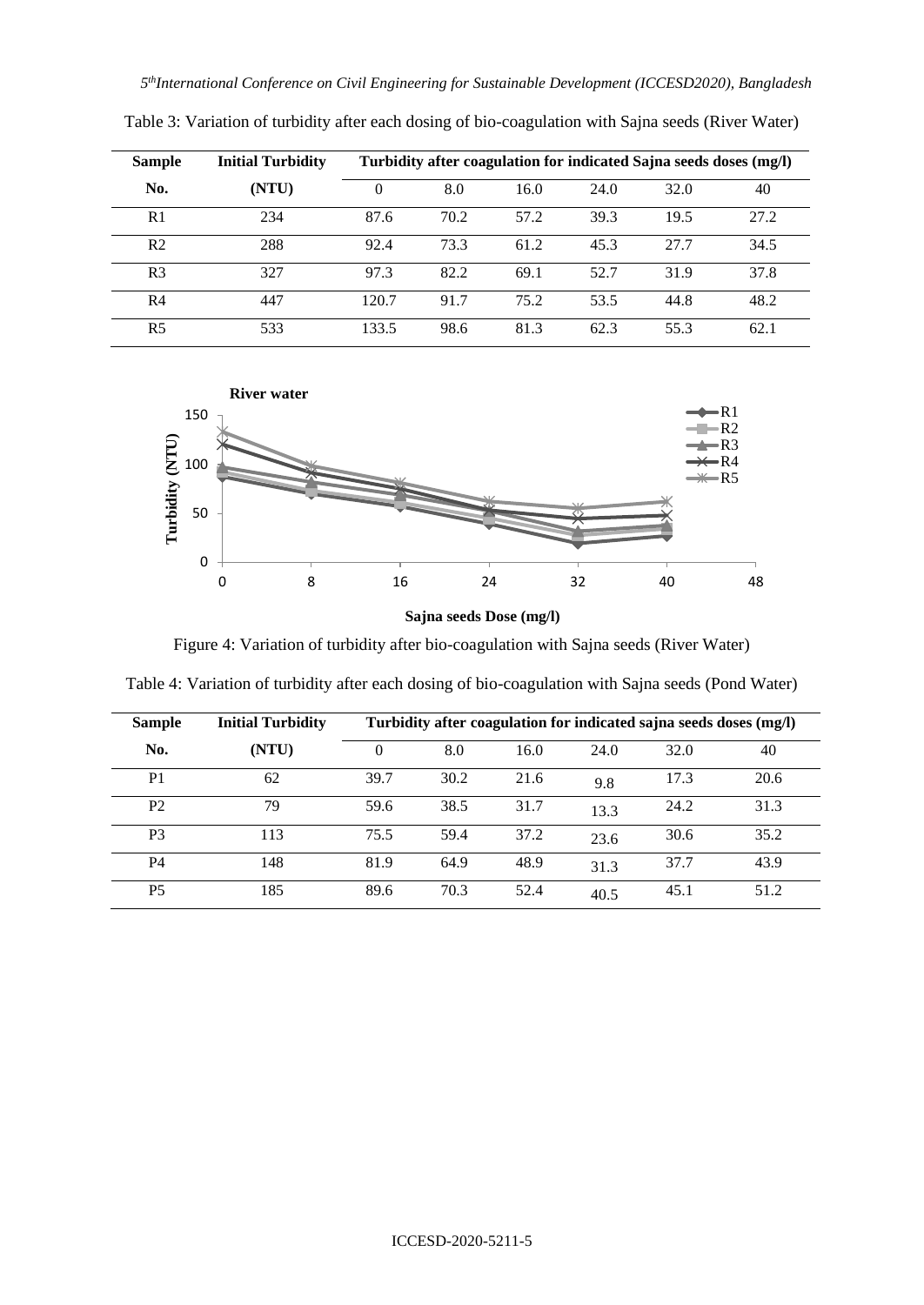

Figure 5: Variation of turbidity after bio-coagulation with Sajna seeds (Pond Water)

Table 5 and Figure 6 show the variation of the color of the river water after coagulation for the Sajna seeds coagulant, whereas Table 6 and Figure 7 show the variation of the color of the pond water after coagulation for the same coagulant. It was seen that the optimum dose for the Sajna seed coagulants were found as 32 and 24 mg/l for the river and pond water, respectively.

| <b>Sample</b>  | <b>Initial Color</b> | Color after coagulation for indicated Sajna seeds doses (mg/l) |     |      |      |      |     |  |
|----------------|----------------------|----------------------------------------------------------------|-----|------|------|------|-----|--|
| No.            | $(Pt-Co)$            | 0                                                              | 8.0 | 16.0 | 24.0 | 32.0 | 40  |  |
| R1             | 407                  | 252                                                            | 210 | 173  | 146  | 88   | 116 |  |
| R <sub>2</sub> | 439                  | 267                                                            | 231 | 191  | 156  | 113  | 126 |  |
| R <sub>3</sub> | 488                  | 287                                                            | 268 | 220  | 184  | 134  | 147 |  |
| R4             | 556                  | 367                                                            | 286 | 232  | 198  | 160  | 177 |  |
| R5             | 674                  | 443                                                            | 320 | 276  | 227  | 201  | 236 |  |

Table 5: Variation of color after each dosing of bio-coagulation with Sajna seeds (River Water)



Figure 6: Variation of color after bio-coagulation with Sajna seeds (River Water)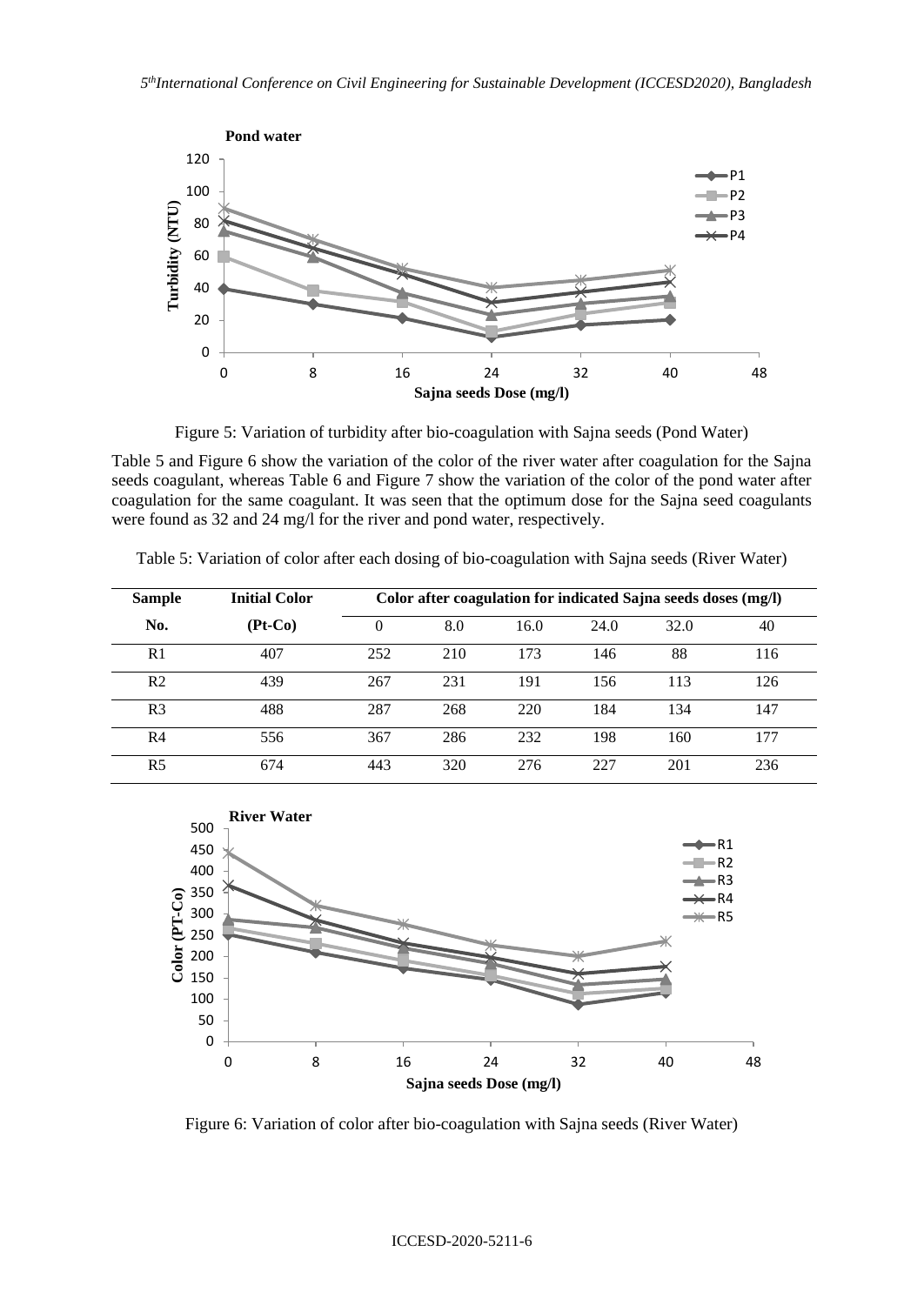| <b>Sample</b>  | <b>Initial Color</b> |     | Color after coagulation for indicated Sajna seeds doses (mg/l) |      |      |      |     |  |
|----------------|----------------------|-----|----------------------------------------------------------------|------|------|------|-----|--|
| No.            | $(Pt-Co)$            | 0   | 8.0                                                            | 16.0 | 24.0 | 32.0 | 40  |  |
| P1             | 170                  | 92  | 76                                                             | 59   | 37   | 53   | 68  |  |
| P <sub>2</sub> | 210                  | 107 | 82                                                             | 67   | 48   | 61   | 72  |  |
| P3             | 270                  | 131 | 95                                                             | 78   | 62   | 69   | 78  |  |
| P4             | 315                  | 163 | 121                                                            | 93   | 75   | 79   | 86  |  |
| P5             | 332                  | 178 | 136                                                            | 102  | 89   | 92   | 101 |  |

Table 6: Variation of color after each dosing of bio-coagulation Sajna seeds (Pond Water)



Figure 7: Variation of color after bio-coagulation with Sajna seeds (Pond Water)

### **3.2 Turbidity and Color Removal Efficiency of Coagulant**

Turbidity and color removal efficiency of three coagulants alum, Sajna seeds were calculated from the values found in experiment.

$$
Removal Efficiency (%) = \frac{(A-B)}{A} \times 100
$$
\n(1)

Where,  $A =$  Initial value of raw water sample

 $B =$  Final value after the coagulation

It is found that the turbidity removal efficiencies of the coagulant are varied from 96.0 to 96.5%, 90.8 to 86.3% with compared to alum coagulation for river and pond water, respectively. The color removal efficiencies of the coagulants are varied from 83.6 to 86.6%, 77.1 to 81.2% with compared to alum coagulation for river and pond water, respectively.

Figure 8 show the variation of the turbidity removal efficiency for coagulants for river water respectively. It is seen that the efficiency linearly decreases with increasing initial turbidity. Linear correlations for the turbidity removal efficiency are proposed by Equations (2) to (5) for the all coagulants.

| Sajna (river water): $y = 92.717 - 0.0064x$ ; $R^2 = 0.93$ | (2) |
|------------------------------------------------------------|-----|
| Alum (river water): $y = 96.707 - 0.0077x$ ; $R^2 = 0.92$  | (3) |
| Sajna (pond water): $y = 86.689 - 0.051x$ ; $R^2 = 0.84$   | (4) |

#### ICCESD-2020-5211-7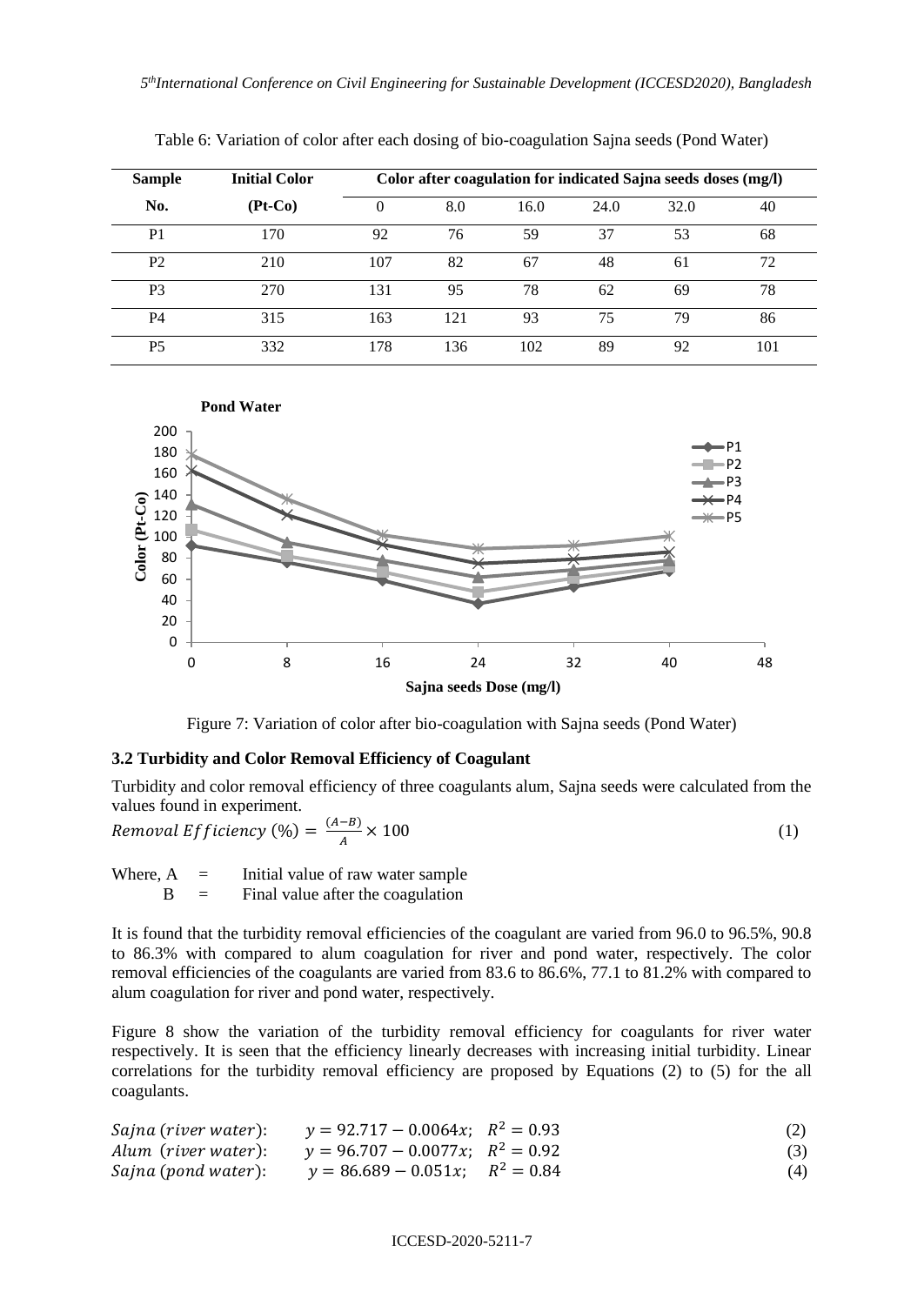Alum (pond water):  $y = 93.665 - 0.0181x$ ;  $R^2 = 0.95$  (5)



Figure 8: Variation of the turbidity removal efficiency for the coagulants (River water)

Figure 9 show the variation of the color removal efficiency for coagulants for river water. It is seen that the color removal efficiency linearly decreases with increasing initial color for both river and pond water. Linear correlations for the color removal efficiency are proposed by Equations (8) to (11) for the all coagulants.

| <i>Sajna</i> (river water): | $y = 81.748 - 0.0137x$ ; $R^2 = 0.92$ | (8)  |
|-----------------------------|---------------------------------------|------|
| Alum (river water):         | $y = 98.820 - 0.0235x$ ; $R^2 = 0.91$ | (9)  |
| Saina (pond water):         | $y = 82.222 - 0.0219x$ ; $R^2 = 0.86$ | (10) |
| Alum (pond water):          | $y = 97.605 - 0.0080x$ ; $R^2 = 0.97$ | (11) |



Figure 9: Variation of the color removal efficiency for the coagulants (River water)

#### **4. CONCLUSIONS**

This study showed the performances of bio-coagulant such as Sajna seeds which are used for the treatment of pond and river water. The optimum doses for the Sajna seeds coagulant was found as 32 and 24 mg/l for the river and pond water, respectively. The turbidity removal efficiencies of the coagulants are varied from 86.3 to 96% with compared to alum coagulation. It is found that the turbidity and color removal efficiencies (>70%) are satisfactory for the coagulant which is significant for use as a coagulant in water treatment purpose. The use of bio-coagulant would be a possible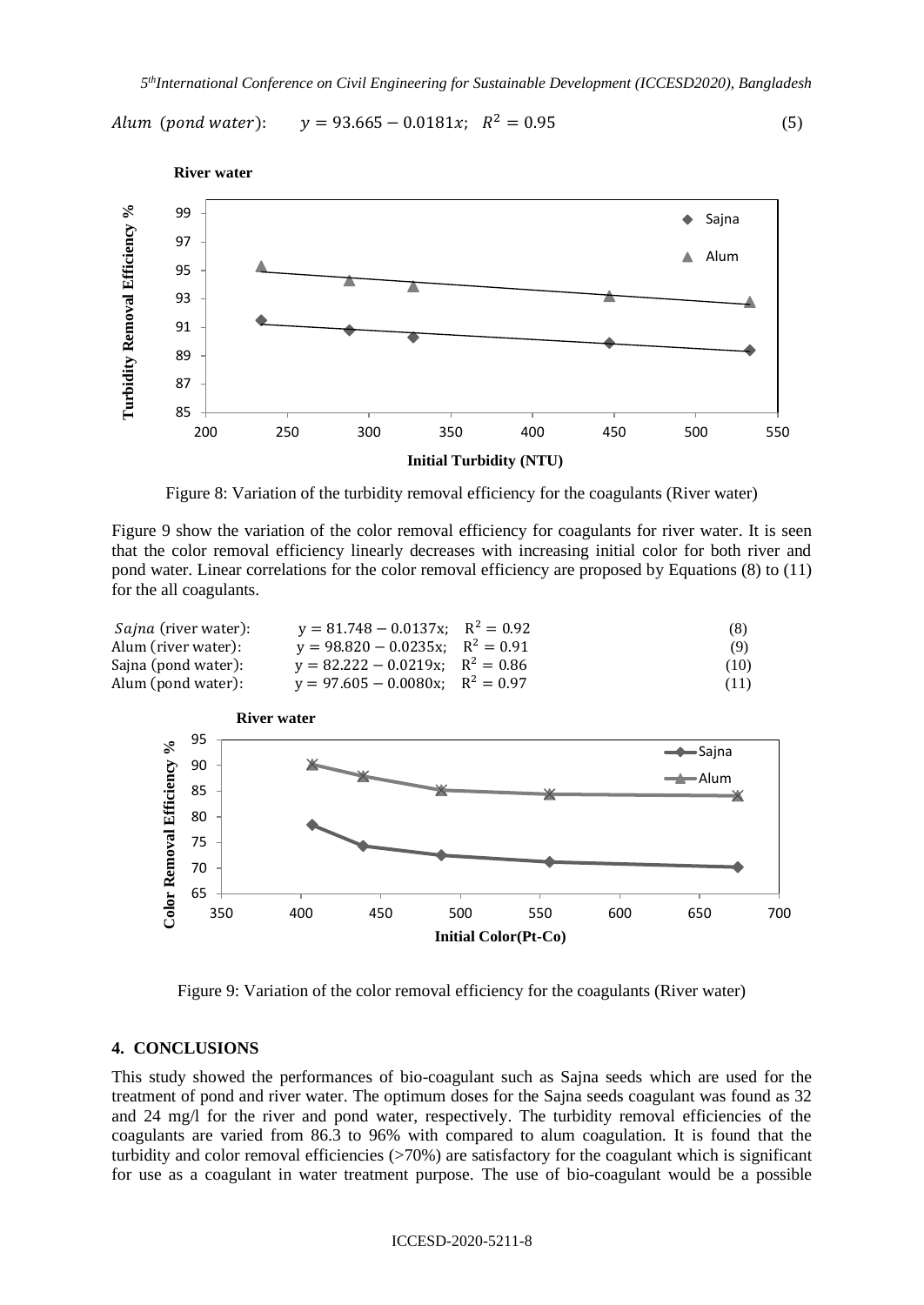alternative to chemical coagulant for the same treatment of drinking water in rural areas and developing country like Bangladesh. Hence, it is concluded that these natural coagulant such as Sajna seeds could be used as coagulant for surface water treatment purpose.

#### **4.1 Further Studies**

Further studies are outlined as follows:

- In this study, performance study of bio-coagulant such as Sajna seeds are performed as coagulant. Similar research could be conducted using other easily available natural biocoagulants.
- Some physical and chemical properties of water samples such as pH, turbidity, color and conductivity are analyzed. Some other important physical and chemical properties such as total solid, total dissolved solid, total suspended solids and Total coliform could also be analyzed.
- In this study, bio-coagulants are used for the treatment of drinking water only. Similar research could be conducted for industrial waste water treatment using bio-coagulant.

#### **ACKNOWLEDGEMENTS**

We would like to express my deep sense of gratitude, grateful appreciation and heartiest thanks to our supervisor Dr. Kh. Md. Shafiul islam, professor, department of civil engineering, Khulna university of engineering and technology, Khulna, Bangladesh for having faith in us for carrying the responsibility of doing research work under his profound guidance. His prominence giving us this opportunity and his constant attention and support throughout our study conferred us with sense of responsibility.

#### **REFERENCES**

- Ali, E. N., Muyibi, S. A., Salleh, H. M., and Alam, M. J. 2009. *Moringaoleifera* Seeds as Natural Coagulant for Water Treatment.Thirteenth International Water Technology Conference, P. 163- 168.
- Amagloh, F., and Benang, B. 2009. Effectiveness of *Moringaoleifera* seeds as Coagulant for Water Purification. African. Journal of Agric, Vol. 4 (1), P.119-123.
- Antov, M.G., <u>Š</u>ciban, M.[B.,](http://refhub.elsevier.com/S2212-3717(14)00017-1/sbref6) and Petrovic, N.J. 2010. Proteins from Common Bean [\(P](http://refhub.elsevier.com/S2212-3717(14)00017-1/sbref6)haseolus Vulgar[is\)](http://refhub.elsevier.com/S2212-3717(14)00017-1/sbref6) Seed as a Natural Coagulant for Potential Applicationin Water Turbidity Removal, Bioresour. Technol,Vol. 101, P. 21[67–2172.](http://refhub.elsevier.com/S2212-3717(14)00017-1/sbref6)
- Antov, M.G., [Šc](http://refhub.elsevier.com/S2212-3717(14)00017-1/sbref6)iban, M.B., and Prodanovic, J.M. 2012. Evaluationofthe [Effic](http://refhub.elsevier.com/S2212-3717(14)00017-1/sbref1)iency of Natural Coagulant Obtained by Ult[rafil](http://refhub.elsevier.com/S2212-3717(14)00017-1/sbref1)tration[of C](http://refhub.elsevier.com/S2212-3717(14)00017-1/sbref1)ommon Bean Seed Extract in Water Turbidity Removal, Ecol. Eng, Vol. 49, P. [48–52.](http://refhub.elsevier.com/S2212-3717(14)00017-1/sbref1)
- Arnoldsson, E., Bergman, M., Matsinhe, N., and Persson, K. P.2008.Assessment of Drinking Water Treatment using *MoringaOleifera* Natural Coagulant. VATTEN, Vol. 64, P. 137–150.
- Bakare, B. F. 2016. An Investigation of MoringaOleifera Seed Extract as a Natural Coagulant in Water Treatment. World Congress on Engineering and Computer Science, Vol. 2.
- Crittenden, J.C., Trussell, R.R., Hand, D.W., Howe, K.J., and Tchobanoglous, G.2005. Water Treatment Principles and Design, 2<sup>nd</sup> Ed. John Wiley & Sons, Inc. Hoboken, New Jersey.
- Gassenschmidt, U., Jany, K.D., Tauscher, B., and Niebergall, H.1995. Isolation andCharacterization of a flocculating protein from *Moringa oleifera* Lam. Biochimicaetbiophysicaacta, Vol. 1243. P. 477–481.
- Ghebremichael, K.A., Gunaratna, K.R., Henriksson, H., Brumer, H., and Dalhammar, G. 2005. A Simple Purification and Activity Assay of the Coagulant Protein from *Moringaoleifera* Seed. Journal of Water Research, Vol. 39, P. 2338-2344.
- Gleick, P. H., 1996. Water resources. In Encyclopedia of Climate and Weather, ed. by S. H. Schneider, Oxford University Press, New York, Vol. 2, P.817-823.
- Hellsinga, M. S., Kwaambwab, H.M., Nermarkc, F. M., Nkoanec, B. B.M., Jacksond, A. J. M. J., Wasbroughe, M. J.,Bertsg, F. I.,Porcarh,L.,and Renniea, A. R.2013. Structure of flocs of latex